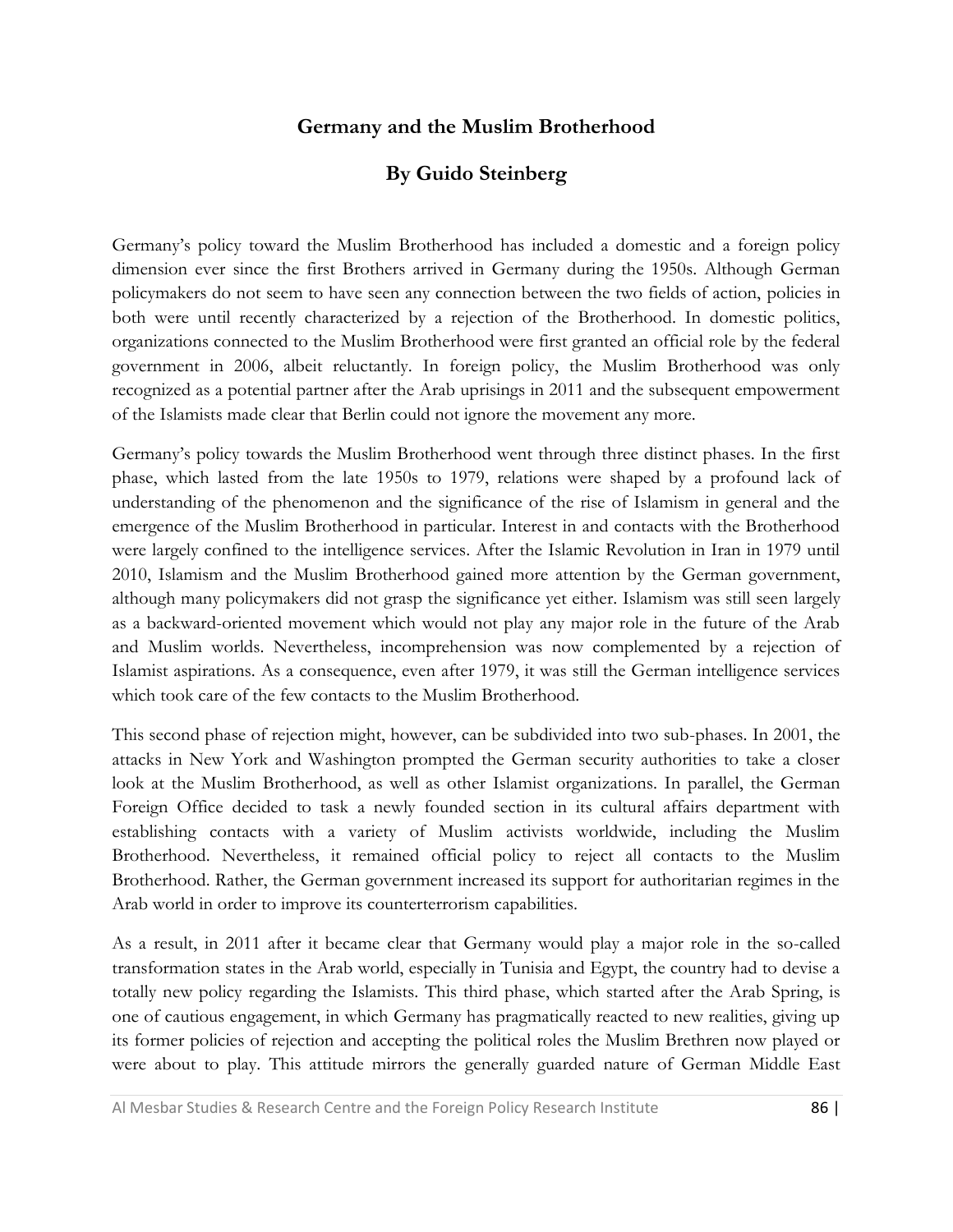policies and the relative lack of importance German foreign policy has placed on the Muslim Brotherhood's home countries in North Africa.

### **1. The Muslim Brotherhood in Germany**

The history of relations between Germany and the Brotherhood began on German soil when the latter built a presence in the country in the late 1950s. This process was hardly noticed by the German body politic and the public, but it was of utmost importance to the Brotherhood's development in Western Europe. The organization first gained a foothold in Germany when the Geneva-based Egyptian Said Ramadan (1926-1995), a close confidant and son-in-law of the founder of the Muslim brotherhood, Hasan al-Banna (1906-1949), took control of a Commission which had as its stated goal the construction of a mosque in Munich in southern Germany in 1961.

### *Said Ramadan and the emergence of the Muslim Brotherhood in Germany*

Ramadan had had to leave Egypt after the Free Officers' government crackdown on the Muslim Brotherhood in 1954. From exile in Geneva, he laid the foundations for the emergence of the Brotherhood's network in Europe. Munich became an early center of these efforts. In the 1950s and 1960s, West Germany became an increasingly popular destination for Arab students who studied engineering, medicine and sciences at its universities. Ramadan himself studied law at Cologne University and earned his Ph.D. in 1959 with a thesis on Islamic law.<sup>1</sup> Together with a group of Arab student supporters he then took over an earlier project of building a mosque in Munich.<sup>2</sup>

In the 1960s, under the leadership of the Syrian-Italian Ghalib Himmat (born 1939) a trusted aide of Ramadan, and in cooperation with the Egyptian businessman Yusuf Nada, the mosque (also called the Islamic Center Munich) became the early headquarters of the Brotherhood in Germany and Europe.<sup>3</sup> In Himmat's years at the helm of the mosque, the Mosque Construction Commission developed into the nucleus of a network of mosques, centers and associations in all major West German cities. In 1982, this structure was named the Islamic Community of Germany (Islamische Gemeinschaft in Deutschland (IGD), the main representative of the Brotherhood in Germany, reflecting the growth of its structures in the country. <sup>4</sup> The affiliation of the mosque to the Muslim Brotherhood became perhaps most obvious between 1984 and 1987, when the prominent Egyptian brother and the Muslim Brotherhood's future supreme guide Mehdi Akef (born 1928) lived in Munich and served as head Imam of the mosque.<sup>5</sup>

Besides the Egyptian Muslim Brotherhood in Munich, the Syrian Muslim Brotherhood was strongly represented in Aachen, close to the Belgian border, under the leadership of Issam al-Attar, one of

<sup>2</sup> On these events in detail cf. Johnson, Ian: *A Mosque in Munich: Nazis, the CIA, and the rise of the Muslim Brotherhood in the West* (Boston, MA: Mariner Books, 2011), passim and pp. 122-123, 128, 134.

<sup>1</sup> The first English edition of the text was published in 1961. Said Ramadan, *Islamic Law: Its Scope and Equity* (London: Macmillan, 1961). The thesis has been published in numerous editions and languages.

<sup>3</sup> Ibid, pp. 157 and 190.

<sup>4</sup> Ibid, p. 197.

<sup>5</sup> Ibid, p. 194. Akef served as supreme guide between 2004 and 2010.

Al Mesbar Studies & Research Centre and the Foreign Policy Research Institute 87 | 87 |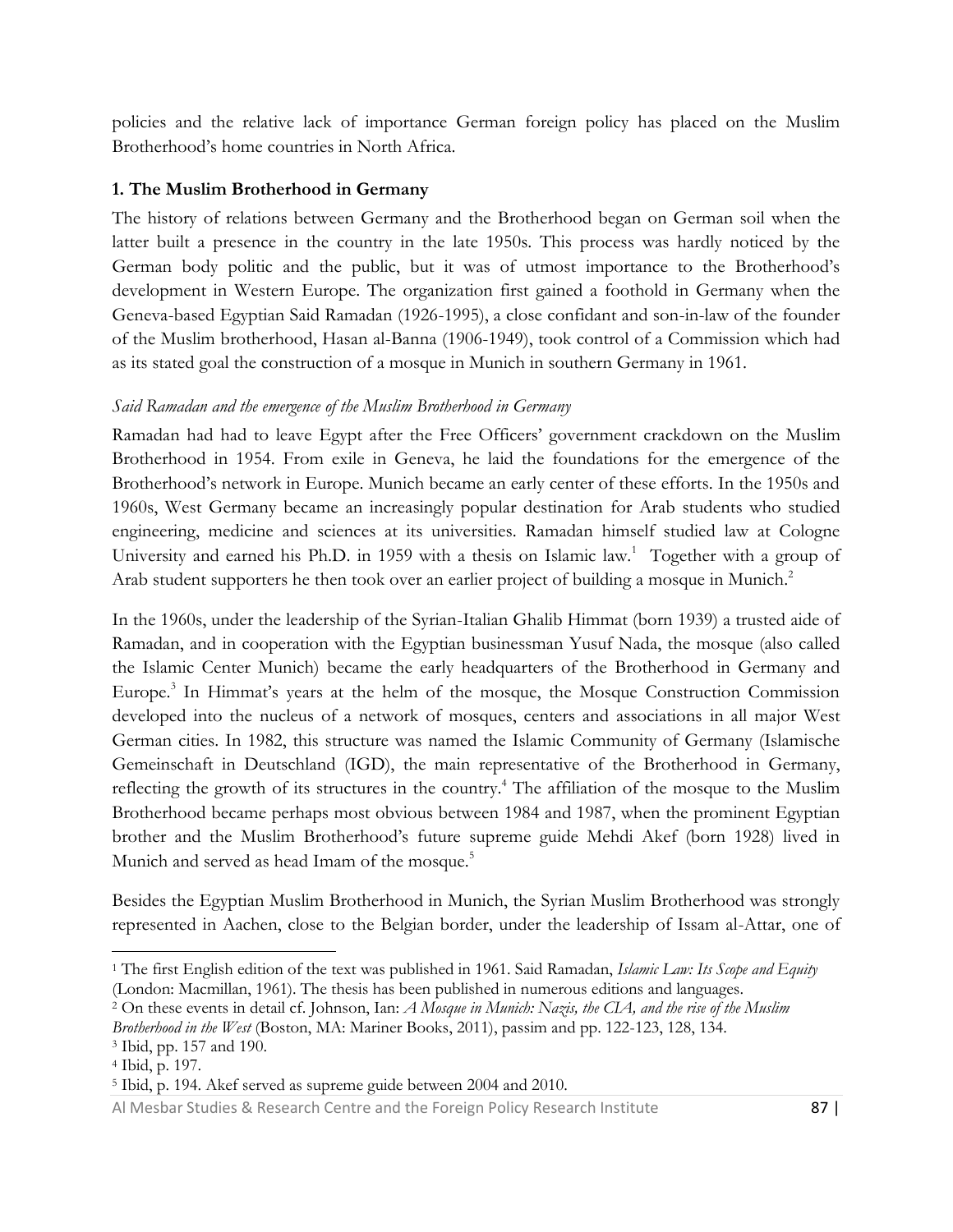the most important leaders of the Syrian Muslim Brotherhood. Although Attar served as an honorary member of the Munich mosque as well, the two branches of the Brotherhood remained independent from each other. Both were of major significance to their organizations because the repression of Muslim Brotherhood activities in Egypt and Syria forced leaders like Akef and Attar into exile, where they made use of civil liberties to develop the international structures of the Muslim Brotherhood.

#### *Egyptian and Syrian Structures in Germany*

The indifference of the German government allowed the Muslim Brotherhood to build larger structures all over Germany, which were divided between the Egyptian Brotherhood with its headquarters in Munich and the Syrian Brotherhood with its headquarters in Aachen. At times, the structures cooperated intensely but they remained separate entities. While the Egyptian Muslim Brotherhood has gained in importance, the Syrian branch has reduced its public visibility in recent years.

The Egyptian brothers focused their organizational efforts on the IGD, which is structured as an umbrella organization of Arab mosque associations in Germany. Its headquarters remain in the Islamic Center in Munich, but it controls other Islamic centers in Frankfurt (Main), Marburg, Nuremberg, Stuttgart, Cologne, Münster and Braunschweig and possibly other cities. Although German security sources speak about only 1,300 members of the organization, it is more influential among German Muslims than this number might suggest. One indicator is the IGD's yearly meetings, where up to several thousand predominantly young Muslims participate.<sup>6</sup> The IGD controls a number of affiliated associations, the most influential of which seems to be the Islamic Center Cologne (Islamisches Zentrum Köln) and the German Muslim Students Association (Muslim Studenten Vereinigung in Deutschland). The Islamic Center in Cologne was founded in 1978 and has been closely connected to the Turkish Islamic Community Milli Görüş, which has its headquarters in Cologne, as well. The embodiment of these connections is the Egyptian-German Ibrahim El-Zayat (born in 1968), head of the center since 1997, who has established himself as the most prominent Brotherhood representative in Germany.<sup>7</sup> Zayat rose to prominence as a leading member in several Islamist youth organizations, most notably the German Muslim Students Association, an organization of several Muslim student associations at German universities. It was founded in 1964 in Munich, and was closely connected to the Islamic Center there. Today, it is located in Cologne.

The Islamic Center Aachen, serves as the headquarters of the Syrian Muslim Brotherhood in Germany. In the 1960s, Arab students studying at the well-known Technical University in Aachen

 $\overline{\phantom{a}}$ <sup>6</sup> On the conference in 2007 cp. Bundesministerium des Innern: *Verfassungsschutzbericht 2007*, Berlin 2008, p. 214. The reports of the German domestic intelligence agency (Office for the Protection of the Constitution) can be downloaded from<http://www.verfassungsschutz.de/de/publikationen/verfassungsschutzbericht/>

<sup>7</sup> On the Turkish Islamists in detail cp. Guido Steinberg: "Germany", in: Barry Rubin (ed.): Guide to Islamist Movements (Armonk NY/London: M.E. Sharpe 2010), 2 Vols., Vol. 2, pp. 459-468.

Al Mesbar Studies & Research Centre and the Foreign Policy Research Institute 88 | 88 |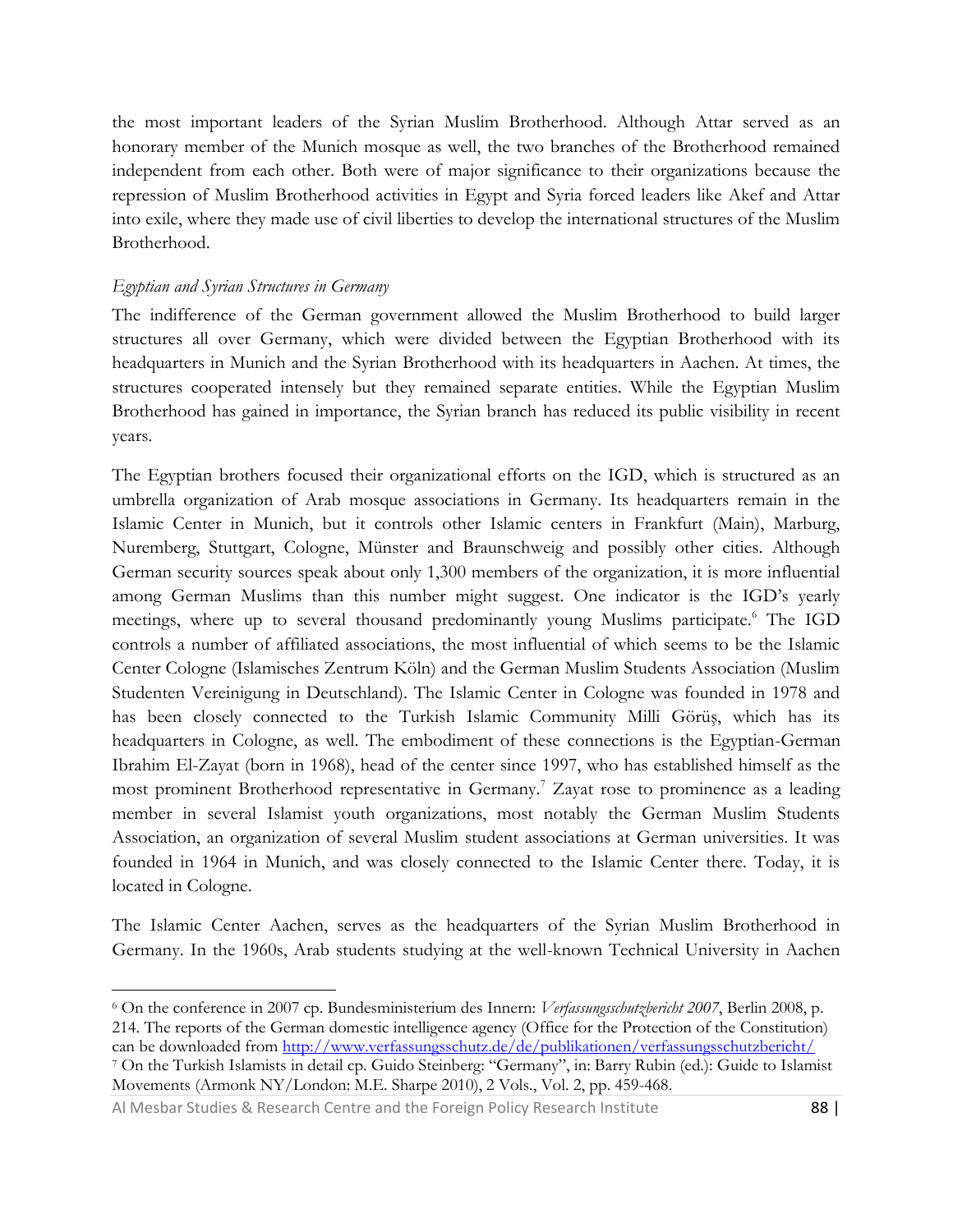started constructing the Bilal mosque. In 1978, the Islamic Center Aachen was founded as the body responsible for the mosque association. Its head was Issam al-Attar (b. 1927), the former head of the Muslim Brotherhood in Syria, who left his native country in the 1950s. In the 1970s and 1980s, the Islamic Center Aachen became the headquarters of the Syrian Muslim Brotherhood in Europe. From the 1970s, the Brotherhood spearheaded an insurgency against the regime of the late Syrian president Hafiz al-Asad (1930-2000) which culminated in a civil war 1979-1982. Several writers have blamed the center for becoming the command center of the Syrian Islamists' insurgency against the Asad regime at that time.<sup>8</sup> The Damascus government shared that interpretation and sent secret agents who targeted Syrian Muslim Brothers in Germany. In their most publicized attack, they killed Attar's wife in his Aachen home in March 1981.<sup>9</sup> After Syrian troops subdued an uprising in the city of Hama in spring 1982, however, the insurgency quickly lost momentum and the Brotherhood's center in Aachen lost some of its former importance. Although it seems as if he lost his political importance in the early 1980s already, Attar continued to entertain relations in Belgium and France and remains a highly respected personality in Islamist circles.<sup>10</sup> He remained an important figurehead for the Syrian Muslim Brotherhood in 2011 and 2012.<sup>11</sup>

The Islamic Center in Aachen maintained close relations to the Munich center just as the Syrian Muslim Brothers were closely connected to their Egyptian colleagues in Switzerland. Both Egyptians and Syrians cooperate in the Central Council of Muslims in Germany (Zentralrat der Muslime in Deutschland (ZMD).<sup>12</sup> Some of its critics consider its current chairman, the German-Syrian Aiman Mazyek (b. 1969), as the most important representative of the Syrian branch in the Central Council. Nevertheless, the Syrians and the Islamic Center Aachen insist on their independence from the more powerful Egyptian branch.

#### *Government reactions*

Although Middle Eastern governments saw the presence of the Brotherhood on German soil as tacit support on the German government's part, the latter does not seem to have paid any attention to the presence of the Muslim Brotherhood in the country (and the significance of the Brotherhood in the Middle East) until the early 1980s. An important reason seems to have been a lack of understanding of the relevance of Islamist groupings in general. As a veteran diplomat, who followed Germany's policy towards the Muslim Brotherhood from the early 1980s, stated:

 $\overline{\phantom{a}}$ 

Al Mesbar Studies & Research Centre and the Foreign Policy Research Institute 89 |

<sup>8</sup> Karl Binswanger: "Fundamentalisten-Filz – Getrennt marschieren, vereint schlagen?" in: Bahman Nirumand (ed.): *Im Namen Allahs. Islamische Gruppen und der Fundamentalismus in der Bundesrepublik Deutschland*, Köln: Dreisam 1990, pp. 129-148 (143).

<sup>9</sup> Ibid., pp. 129-132.

<sup>10</sup> According to Brigitte Maréchal, the Da'wa mosque in Paris and the Al-Khalil mosque in Brussels were affiliated to Attar and the Syrian Brotherhood. Brigitte Maréchal: *The Muslim Brothers in Europe* (Leiden: Brill, 2008), p. 62.

<sup>11</sup> Attar appeared at several conferences of Syrian oppositionists in Istanbul. For example, Syrian exiles call for army to side with people. Reuters, July 13, 2011.

<sup>12</sup> Until 1981, the Islamic Center Aachen had been a member of the IGD. Grundmann, Johannes. *Islamische Internationalisten* (Wiesbaden: Reichert Verlag, 2005), p. 59.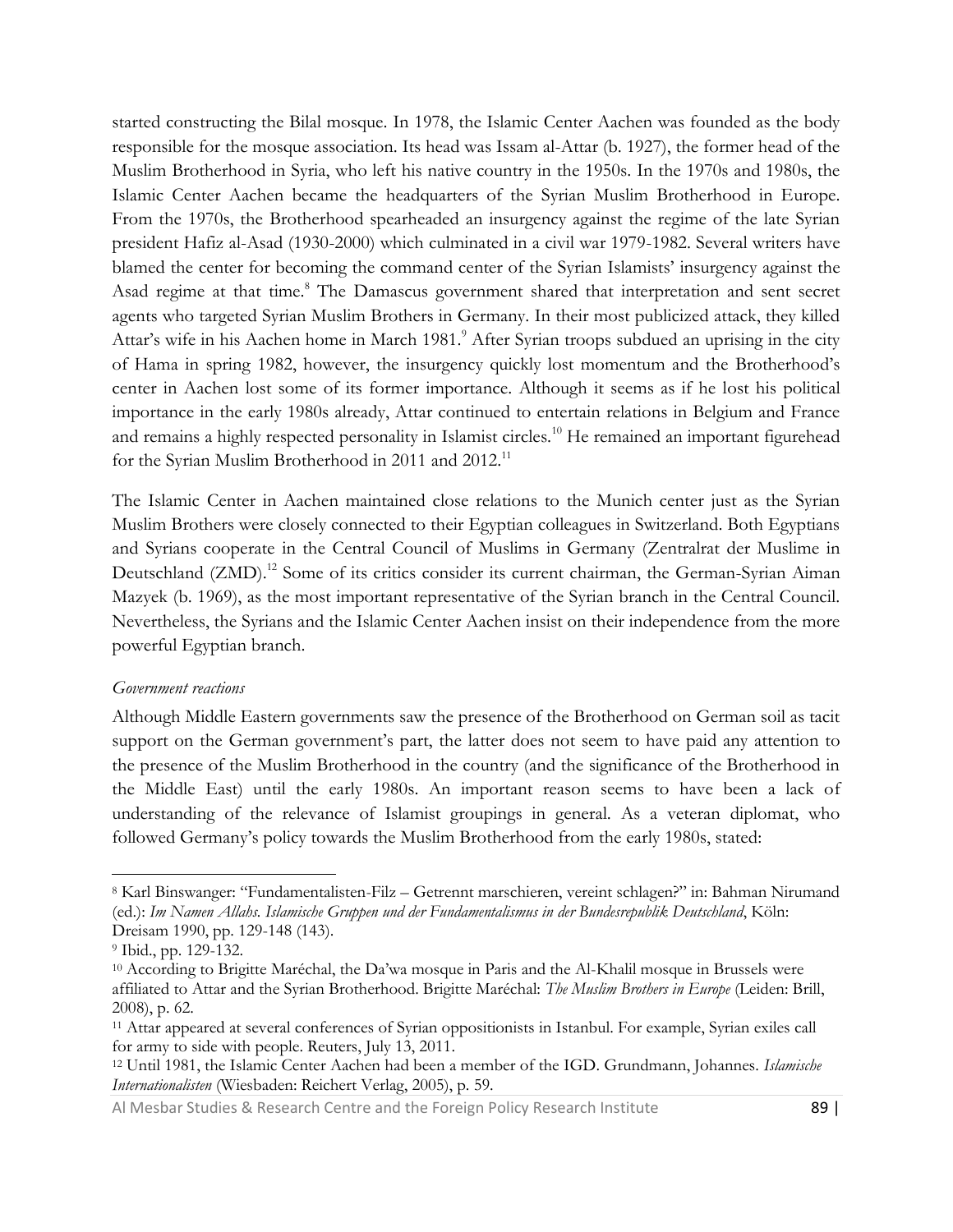There was a prevalent view that conflicts between the Muslim Brotherhood and its governments were of no concern to Germany and that these were "domestic quarrels." Our policymakers did not grasp the relevance of the Islamist movement because religion was widely considered to be an important factor for underdevelopment and the Islamists seemed backward-oriented while the dictatorships in the Middle East were seen as modernizing elements.<sup>13</sup>

If there was any interest in the Islamists' activities in Germany and the Middle East, it was one that developed through the prism of the Cold War. German intelligence services appear to have seen some of the Muslim brothers in Germany as possible assets in their quest to win information as to the situation in Syria. As a diplomat with long experience in German-Syrian relations states:

In Syria, the Germans and their allies could monitor the Eastern bloc outside the Eastern bloc. There, our services could watch the latest Soviet weapons systems in action. This is why our services developed an interest in Syria and—as a consequence—in Syrian oppositionists like the Muslim Brothers on our soil.<sup>14</sup>

This prevalence of the East-West-Conflict in German official thinking on the Muslim brotherhood reflected a similar attitude of their American colleagues in the late 1950s and early 1960s in Munich. As the journalist Ian Johnson calculated, Said Ramadan probably received CIA-support for his activities, which led to the takeover of the Munich mosque by the Muslim Brotherhood in 1961. The Americans regarded their cooperation with the anti-communist Ramadan and his followers as a means to counter Soviet influence in the Third World.<sup>15</sup> At the same time, however, they did not grasp the significance of the Islamist movement for the future of the Arab world, so that they seemed to underestimate Ramadan with the consequence that they lost control of his activities.

There is no evidence that the German government accepted the presence of Arab Islamists in the country because it wanted to exert pressure on their home countries. If anything, the intelligence services might have been interested in individual personalities who they wanted to use as informants on the situations in their home countries. Instead, the German authorities acted inconsistently: they closely supervised the Munich mosque in its first years, but then appeared to have lost interest. Although they had a superficial knowledge of the Muslim Brotherhood's presence in Germany from the 1960s, they paid little attention to the organization and its transnational contacts. This only changed in 2001, with increased scrutiny of Islamist actors and their transnational relations. As a domestic intelligence officer who formerly worked on the Muslim Brotherhood recounts:

We only woke up after  $9/11$ . Suddenly, we were asking ourselves questions about organized Islam in Germany and we realized how well the IGD was connected to the international MB. Most strikingly, we found out about its relations to the Federation of Islamic Organizations in Europe (FIOE), the coordination center of MB activities in Europe. From then on, interest in the Muslim Brotherhood

<sup>13</sup> Author's Interview with German diplomat, Berlin, June 4, 2012.

 $14$  Ibid.

<sup>15</sup> Johnson, *A Mosque in Munich*, pp. 128, 171.

Al Mesbar Studies & Research Centre and the Foreign Policy Research Institute 90 |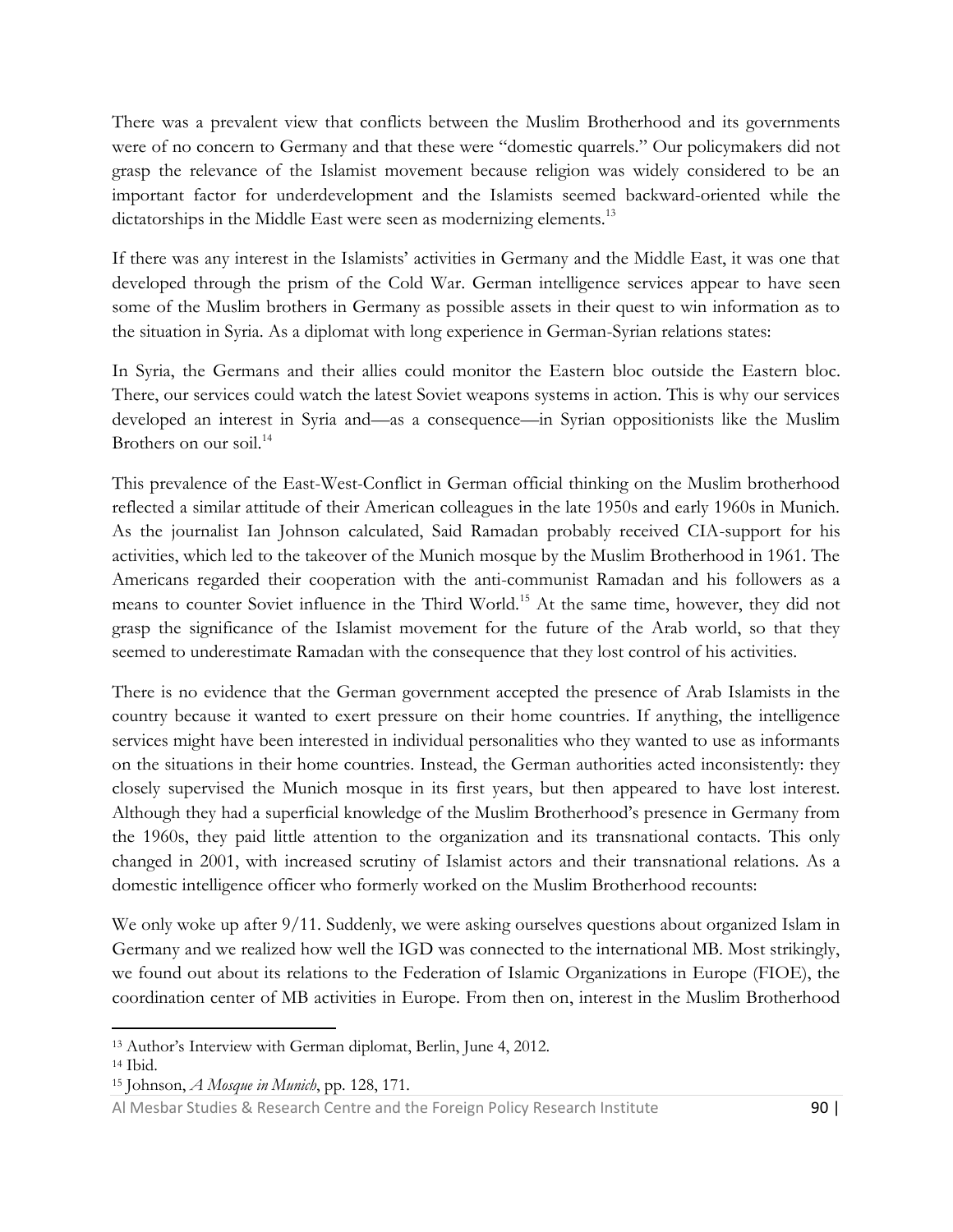in Germany never subsided again and media reporting about the MB connections of personalities like Ibrahim El-Zayat kept politicians' interest in these developments high. Debates about whether to accept the MB as a potential partner in government initiatives gained special importance in the run-up to the German Islam Conference.<sup>16</sup>

The German Islam Conference (Deutsche Islamkonferenz) was convened by the Federal Interior Ministry in September 2006, with the stated goal to work out a binding agreement on guidelines for the interaction between Muslims and non-Muslims in Germany. The Brotherhood was represented among the five Muslim umbrella organizations by the Central Council of Muslims in Germany (ZMD) and gained official recognition with its participation. This policy of limited engagement by the German government was, however, restricted to the domestic scene, where the ZMD seemed to be such an essential player that the government thought it could not ignore him. With regard to the Brotherhood in the Middle East, rejection remained the rule until 2011.

### **2. Germany and the Muslim Brotherhood in the Middle East until 2010**

German policies regarding the Muslim Brotherhood in the Arab world partly mirror domestic policies in Germany. There, Islamism in general and the Brotherhood in particular played no role whatsoever in official thinking until the Iranian Revolution in 1979. Then, incomprehension turned into rejection. One of the reasons for this negative attitude was the widespread anti-Semitism of the Muslim Brotherhood, especially among its Egyptian and Palestinian followers. After 2001, there was a new awareness of the importance of the Muslim Brotherhood and its transnational structures, and debates over whether to establish contacts with the organization intensified. However, in the post 9/11-world, the authoritarian regimes in the region were seen as necessary allies in the fight against terrorism. As a consequence, the German government intensified its counterterrorism cooperation with countries like Egypt, Algeria, Jordan, Syria and Kuwait, while continuing its rejection of any contacts with the Muslim Brotherhood. Thereby, the German government effectively supported the regimes against their Islamist opposition. However, the German neglect of the Muslim Brotherhood conformed to the broader outlines of German Middle East Policy.<sup>17</sup>

#### *German Middle East Policy*

 $\overline{\phantom{a}}$ 

For the last decades **[how many?],** Germany's Middle East Policy has focused on three topics: the Israeli-Palestinian conflict, relations with Iran and—if one accepts the definition of Turkey as a Middle Eastern state—to Turkey. In this larger framework, Germany at times developed good relations to Arab states—especially Egypt. Yet, if there were any political dimension to these relations, it usually revolved around the Israeli-Palestinian conflict and did not reflect any deeper interest in Egypt (or the Arab world in general). As a consequence, the question of whether to build relations with the Muslim Brotherhood was not seen as especially relevant for Germany.

<sup>16</sup> Author's Interview with German Intelligence official, June 1, 2012.

<sup>17</sup> For an introduction into German Middle East Policy until 2009, see. Guido Steinberg (ed.): *German Middle East and North Africa Policy: Interests, Strategies, Options* (Berlin: Stiftung Wissenschaft und Politik, 2009) (SWP Research Papers 9/2009).

Al Mesbar Studies & Research Centre and the Foreign Policy Research Institute 91 |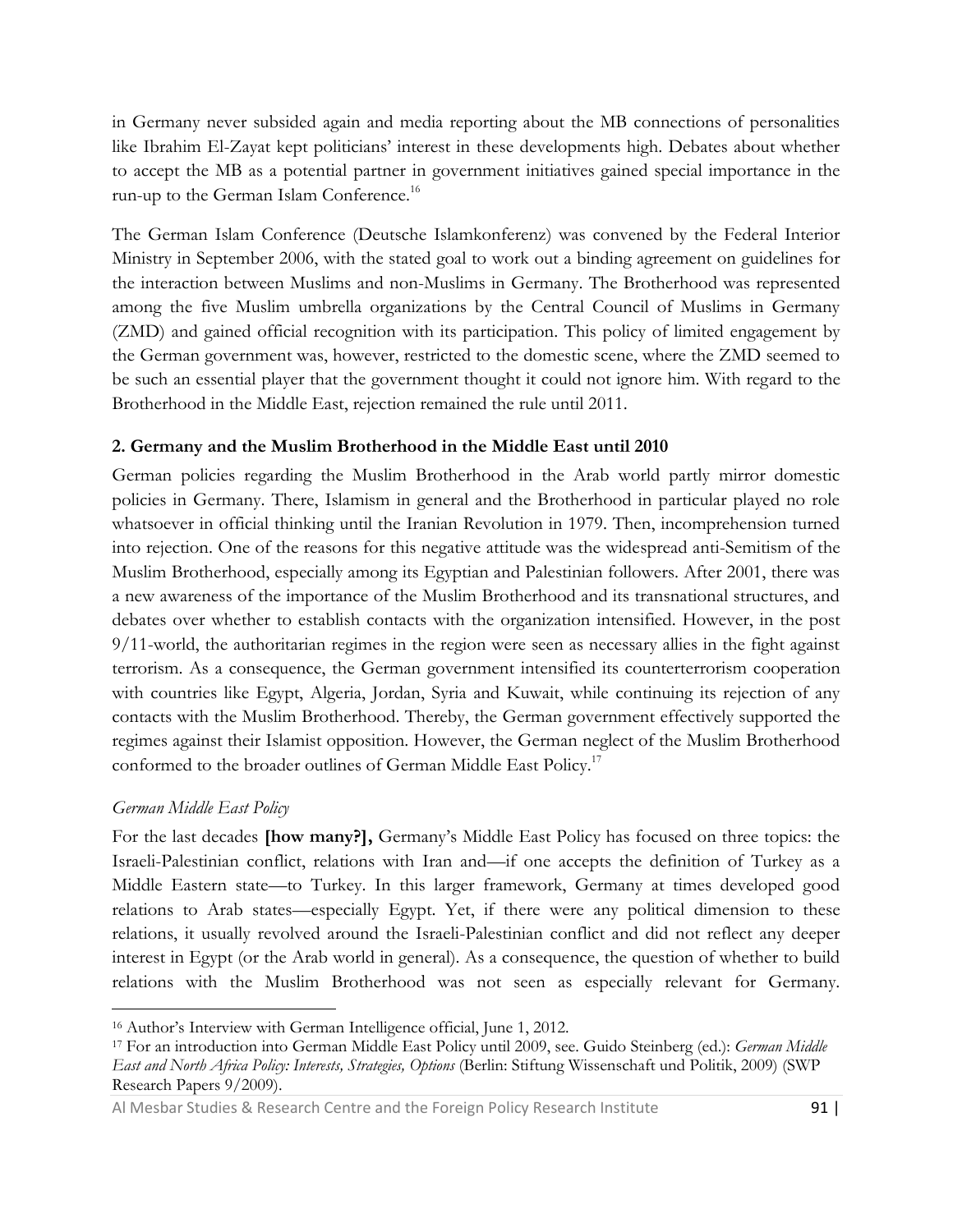Considering the preoccupation with Israel's survival and the Muslim Brotherhood's anti-Israeli attitudes, it is easy to understand why the German government kept its officials from building even low-level contacts with the Muslim Brotherhood. As a diplomat stationed in Egypt in the 1990s recalls:

When I was working in the German Embassy in Cairo in the 1990s, I was not allowed to establish contacts with the MB. There was no official prohibition, but it was clear to everyone that this was out of the question. At the same time, there was a division of labor between the diplomats and the spooks. The BND [i.e. foreign intelligence] resident in Cairo did talk to the Brothers. This general attitude towards the MB only changed in 2011.<sup>18</sup>

After 2001, Germany added a new dimension to its Middle East Policies by intensifying its relations with Arab Gulf countries, especially the United Arab Emirates and Saudi Arabia. This policy was started by Chancellor Gerhard Schröder between 2003 and 2005, when he visited the Gulf countries twice, and followed by his successor Angela Merkel and several members of her cabinet, who made the GCC countries an important destination. Although this policy primarily reflected commercial interests (and from 2008 a growing desire to bring Gulf investments to Europe), it was paralleled by a slowly growing awareness of the Arab countries' importance of the region.

This new German policy towards the Gulf was affected by changes in the European Union's policy as well. Germany has always been an avid supporter of a European Common Security and Foreign Policy (CSFP) that really deserves this name.<sup>19</sup> As one consequence, the European dimension is often important for an analysis of German foreign policy. This is mainly due to the fact that Germany, unlike other major European countries, has made multilateralism its favored approach in international affairs. For Germany, multilateralism after 1949 meant regaining sovereignty, while for Britain and France it meant relinquishing sovereign powers, causing them to hesitate. Even after reunification in 1990 and full sovereignty in 1992, Germany stuck to this approach, although there were hints during Chancellor Schröder's government (1998-2005) that Germany might become a more assertive partner than it had been until the late 1990s.

During these years, Germany developed a keener interest in North Africa. Until the 1990s, an implicit labor-sharing agreement had been in force, according to which France together with Spain and Italy took the lead in the EU's relations to the southern Mediterranean. At the same time, Germany focused on the EU's extension into Eastern Europe. In the late 1990s, however, this changed when Germany began to show a keener interest in Mediterranean affairs. This was mainly due to the treaty of Schengen which came into force in 1995 and the treaty of Amsterdam of 1999, which abolished intra-European borders between the signatories. Although not all borders were opened, Germany, Italy and Spain were part of the treaties so that the German borders had in fact

<sup>18</sup> Author's interview with German diplomat, Berlin, June 4, 2012.

<sup>19</sup> Volker Perthes: Germany, the Mediterranean, and the Middle East: Approaching the Region through Europe, in: Haim Goren (ed.): Germany and the Middle East. Past, Present, and Future (Jerusalem: The Hebrew University Press 2003), pp. 161-170 (p.162).

Al Mesbar Studies & Research Centre and the Foreign Policy Research Institute 92 |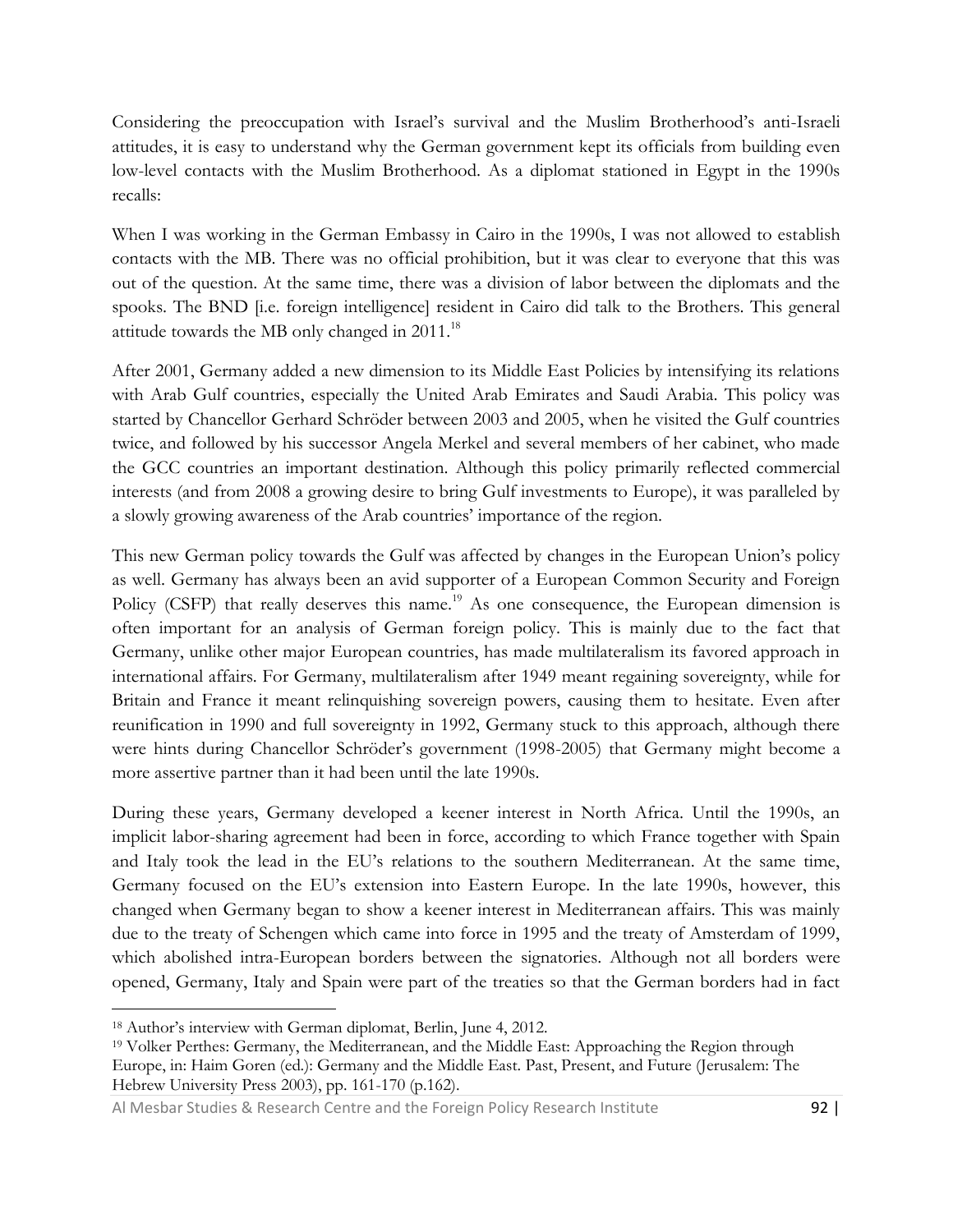advanced to the Mediterranean coasts. Therefore,—and because migration from North Africa is a major preoccupation for Germany—Berlin was forced to define its own interests and approaches to the southern Mediterranean and engage with the countries of the region. Security aspects were paramount in this policy.

#### *Counterterrorism*

Countering jihadist terrorism became the most pressing of these issues after the 9/11 attacks. Among German policymakers, there was an awareness that the threat originated in the Arab world. Consequently, the government's policies after 2001 were mostly aimed at containing violence in the region. This became especially urgent when the invasion of Iraq in 2003 led to a wave of terrorist attacks in Europe primarily aimed at those countries which had sent troops to the country to assist the U.S. effort. Since 2007, European security agencies feared above all that North African terrorism could stretch out to Europe. Therefore, to prevent terrorist activity from having negative repercussions on the resolution of regional conflicts and the stability of individual states, the German government decided that it must help Arab governments to keep these groups under control. Stability rather than change became the paradigm of German relations to the Middle East and North Africa.<sup>20</sup>

As a consequence, the German government intensified its security cooperation with several Arab governments. This cooperation was also initiated because of the lack of expertise by the German security authorities, most notably the Federal Intelligence Service (Bundesnachrichtendienst (BND)). For decades, it had focused its activities on the Soviet Union and the Warsaw Pact and, therefore, suffered from a serious lack of Middle East specialists and Arabic speakers. Consequently, the services aimed at fostering cooperation with those countries where most of the al Qaeda terrorists came from, and counterterrorism cooperation with countries like Egypt, Saudi Arabia, Algeria, Jordan, Kuwait and Syria was intensified. Some German observers realized that this cooperation was problematic, because it might help these authoritarian regimes to use equipment, training, and finances provided by the West to fight not only al Qaeda-style jihadists, but also the other parts of their Islamist opposition and thereby consolidate their rule. Nevertheless, the government opted for Realpolitik and did not follow up on its rhetoric demanding political reform and respect for human rights. As a result, while the German government and the European Union defined political reform and democratization as goals of their Middle East policies, the reality was obviously much different.

However, this conflict of goals was never systematically debated in Germany. This became clear in winter 2007–08, when a commission of inquiry into the activities of the BND discussed cooperation that occurred in 2002 between the German government (then a coalition of Social Democrats and Greens) and Syria. Whereas the German side had hoped to gain information about jihadist networks, the Syrian government was interested above all in surveillance of Syrian dissidents in

 $\overline{\phantom{a}}$ <sup>20</sup> This section is based on the author's "Countering Jihadist Terrorism," in: Guido Steinberg (ed.): German Middle East and North Africa Policy: Interests, Strategies, Options (Berlin: Stiftung Wissenschaft und Politik, 2009): (SWP Research Papers 9/2009), pp. 15-21.

Al Mesbar Studies & Research Centre and the Foreign Policy Research Institute 93 |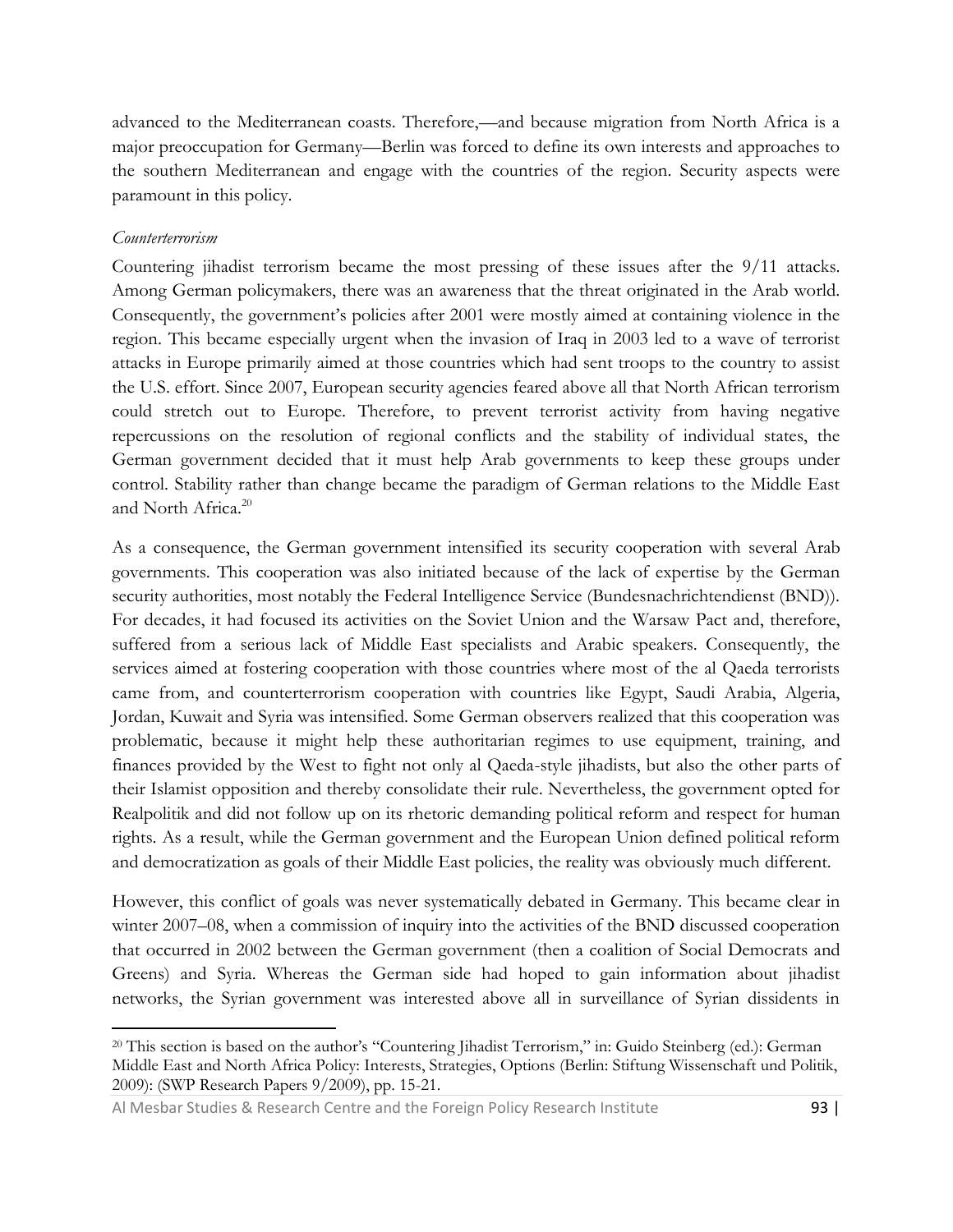Germany—among them the Muslim Brotherhood. The BND had quickly ended the cooperation because the benefits seemed limited. But rather than discussing the broader implications of a strategy which resulted in the strengthening of authoritarian regimes, critics complained that the German government had cooperated with a state where prisoners were often tortured. Besides this episode, cooperation with Arab governments drew little attention.<sup>21</sup>

The period post 9/11 saw some bureaucratic changes which also affected German policy towards the Middle East and indirectly the Muslim Brotherhood. As the terrorist threat became a more important topic in relation to the region, the German Interior Ministry became an increasingly important player. In fact, the German government conducted counterterrorism activities with partners in the region as an extension of domestic interior policy and counterterrorism. Its policies were part of a move in which the Interior Ministry after 2001 massively expanded international cooperation, especially with EU member states and the United States, but also with Middle Eastern countries. Cooperation in the Middle East focused on states where the security agencies identified threats to Germany, but was also influenced by foreign policy orientation so that pro-Western regimes profited most. The most important field of cooperation in 2008 and 2009 was North Africa, primarily with Algeria but later also with Morocco and Egypt. This policy mirrored a threat perception according to which al Qaeda in the Islamic Maghreb was feared to expand terrorist operations to Europe. Besides, the German government intensified its cooperation with Jordanian and Kuwait security forces. Beyond that, the Interior Ministry also showed a clear interest in working with Saudi Arabia, Yemen, Syria and other countries that have produced many terrorists and/or have been targets of terrorist attacks.

### **3. Germany and the Muslim Brotherhood from 2011**

 $\overline{\phantom{a}}$ 

The dominance of the security and counterterrorism paradigm hindered the German government from establishing closer links to the Muslim Brotherhood before 2011. Although the Foreign Office stuck to its rejection of any political contacts with the Muslim Brotherhood even after 2001, some diplomats realized that they needed to know more about developments in the Arab and Muslim worlds. In 2002, this resulted in the inauguration of an initiative entitled "Dialogue with the Islamic world," as a part of the Foreign Office's cultural outreach program. A special representative was appointed as its head, given a small staff of specialists in Berlin and new jobs were created at the embassies. The special representatives and the "network of specialists"<sup>22</sup> mentioned in the official description established first contacts with Muslim Brotherhood representatives and other Islamists worldwide. Although this was not official policy, it paved the way for the first more substantial

<sup>&</sup>lt;sup>21</sup> Exceptions were a short debate about cooperation with Libya starting in April 2008, when news broke that the BND had taken part in the training of Libyan security forces. In the course of the discussion, the more general question to what extent Germany should cooperate with authoritarian regimes in the Arab world played a (limited) role.

<sup>22</sup> Auswärtiges Amt Interkultureller Dialog [\(http://www.auswaertiges](http://www.auswaertiges-amt.de/DE/Aussenpolitik/KulturDialog/InterkulturellerDialog/IslamDialog_node.html)[amt.de/DE/Aussenpolitik/KulturDialog/InterkulturellerDialog/IslamDialog\\_node.html\)](http://www.auswaertiges-amt.de/DE/Aussenpolitik/KulturDialog/InterkulturellerDialog/IslamDialog_node.html). In 2007, the name was changed to "special representative for intercultural dialogue."

Al Mesbar Studies & Research Centre and the Foreign Policy Research Institute 94 |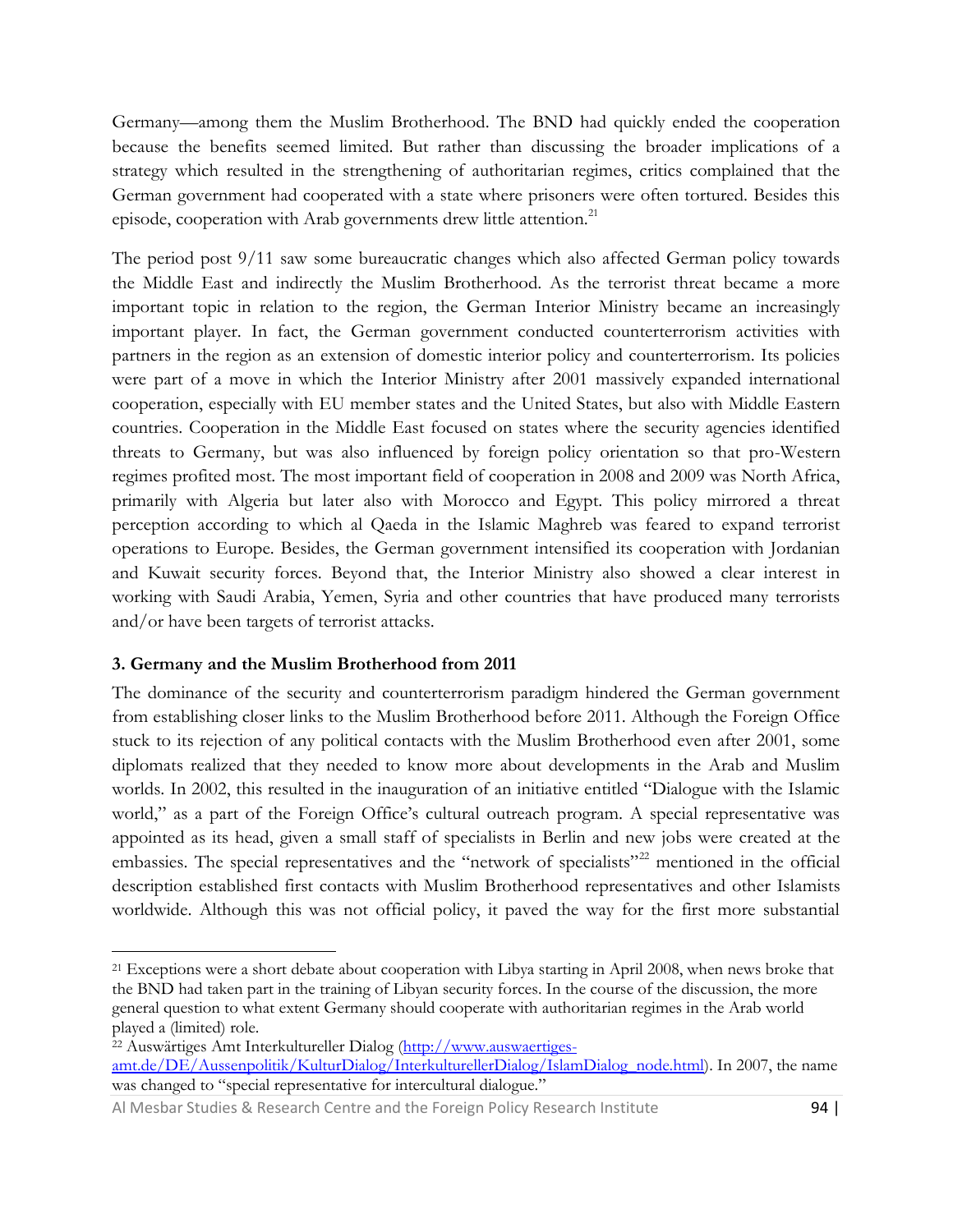contacts after the beginning of the Arab Spring by increasing the Foreign Office's knowledge of relevant Islamist actors. According to a diplomat formerly involved in the program: "These guys were allowed to do things that others were not and the aim was to build capabilities our side." <sup>23</sup> Critics, however, saw this "Islam dialogue" as a way for the Foreign Office to reverse former budget cuts and as evidence pointed to the fact that many of the "specialists" were career diplomats with no prior knowledge of the topic. Nevertheless, this was one of only two initiatives with which the German government could claim to have prepared for the events unfolding in the Middle East in 2011. There was no major resistance, however, against the Foreign Office building first contacts not only to Muslim, but also to Islamist politicians. From 2009, officials and later parliamentarians took part in several multilateral meetings involving European governments and Muslim Brothers from most countries of the Middle East. These trust-building steps contributed to the development of a new German policy in 2011.

### *On the Way to a New Policy (A Strategy Paper)*

Like all its Western counterparts, the German government was taken by surprise when the revolutions started in North Africa in December 2010. The official reaction was cautious and largely incoherent and remained so until late 2011, although Foreign Minister Guido Westerwelle travelled to Tunis and Cairo in early 2011 promising support for the revolutions in these two countries. At the same time, parliamentarians and high-ranking bureaucrats called for engaging the Muslim Brotherhood in a dialogue, expecting the movement to play a role in Tunisia, Egypt and possibly other countries.<sup>24</sup> In most of these cases, the proponents of an opening toward the Brothers hoped that by integrating them into democratic political processes, they might moderate their positions. The oft-mentioned model was the moderation undergone by the Turkish Justice and Development Party, headed by Prime Minister Recep Tayyib Erdogan, after they came to power in 2002.<sup>25</sup> Although this argument is more popular with left-of-center politicians and therefore with the opposition, leading foreign policy specialists of the ruling conservative-liberal coalition subscribed to it as well.

The lack of any coherent strategy regarding the revolutions in the Arab world became obvious when the civil war in Libya started in February 2011 and Germany's NATO allies including the United States, France, Britain and Italy decided to intervene militarily together with Qatar and the United Arab Emirates. Most problematically, Foreign Minister Guido Westerwelle, a Free Democrat (FDP), had expressed his support enthusiastically for the North Africa revolutions and had presented conditions for Germany taking part in any military campaign in support of the Libyan rebels. These conditions had included a UN mandate allowing for military action and the support of the Arab League for such an endeavor. Westerwelle does not appear to have expected both conditions to be

<sup>23</sup> Author's interview with German diplomat, Berlin, June 4, 2012.

<sup>&</sup>lt;sup>24</sup> The most prominent voice was Ruprecht Polenz, the chairman of the Foreign Affairs Committee. Reuters, February 1, 2011 (CDU – Außenpolitiker – Dialog mit ägyptischen Muslimbrüdern suchen).

<sup>25</sup> Interview with the Green Party parliamentarian and former Minister of State in the Foreign Office (2002- 2005) Kerstin Müller, in: Deutsche Welle, September 21, 2011 (Keine Panik vor den Muslimbrüdern).

Al Mesbar Studies & Research Centre and the Foreign Policy Research Institute 95 | 95 |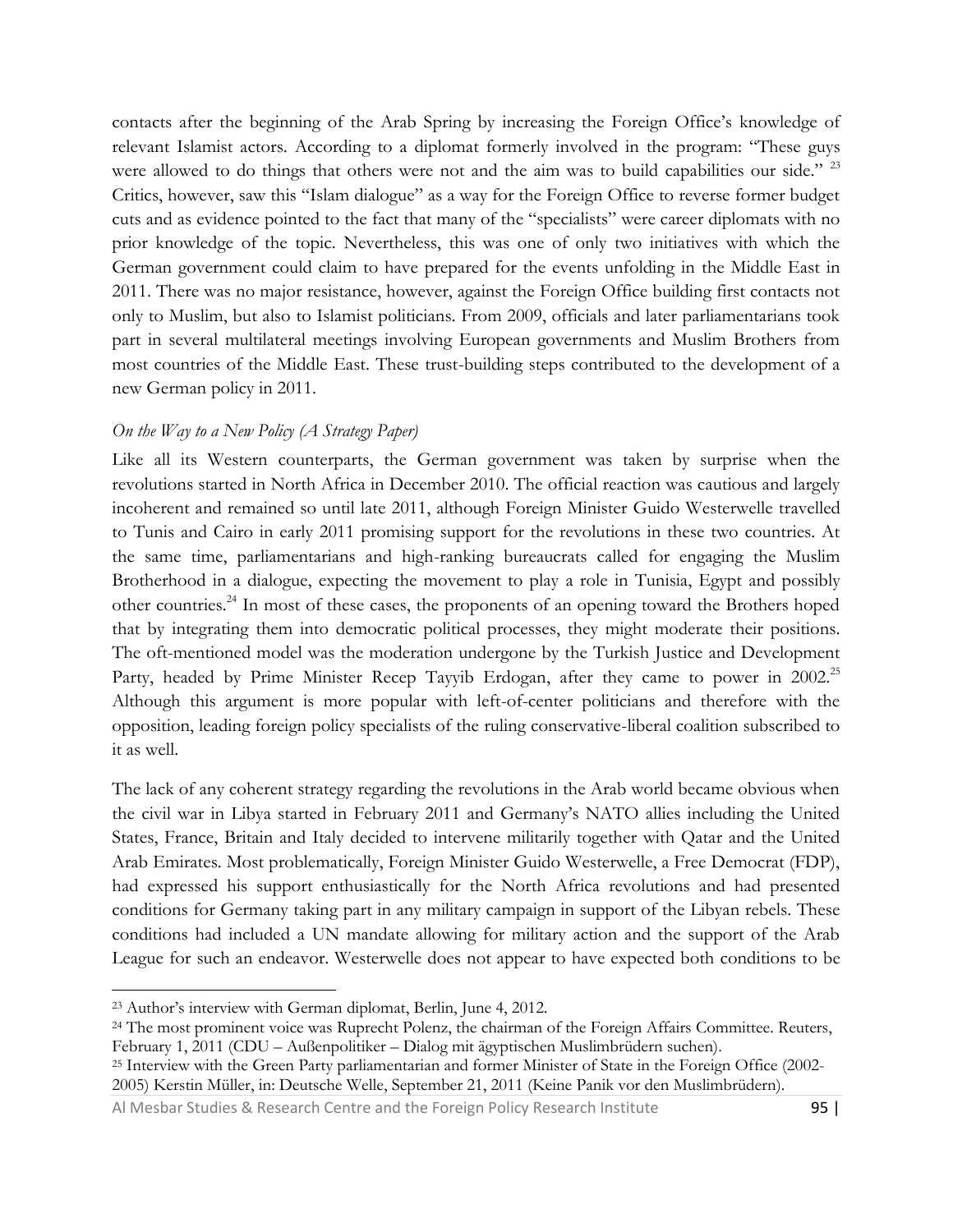fulfilled, so that his subsequent rejection of a military intervention was highly embarrassing to the German government. On March 17, 2011, Germany abstained together with Russia and China, when its allies passed UN Security Council resolution 1973, paving the way for the NATO campaign in Libya and the subsequent fall of the Gaddafi regime. In the run-up to the intervention, Germany even withdrew its personnel from NATO units involved in the war.

Although the Foreign Minister drew most criticism for the decision to reject the Libya campaign, his stance mirrored the whole government's preferences. While Westerwelle tried to justify the decision in public, it had unanimously been taken by the Chancellor Angela Merkel, Defense Minister Thomas de Maizière and the Foreign Minister, with Westerwelle's vote arguably being less important than Merkel's. When in August 2011, Westerwelle still contended that international sanctions had mainly been responsible for the Gaddafi regime's fall, large parts of a disbelieving public demanded his resignation.<sup>26</sup> But with events quickly developing in other Arab countries and more pressing issues like the "Euro-crisis," the episode soon lost its importance. Nevertheless, the German government had another reason to proceed carefully in its policies towards the Arab uprisings.

During summer and autumn 2011, it became clear that the Brotherhood would play an important role in the emerging political systems in Tunisia and Egypt, so that Westerwelle's diplomats began to prepare for such an eventuality. In November 2011, after the Islamist Nahda-Party had won more than 40 percent of the vote in the Tunisian parliamentary elections, the Foreign Office prepared an internal paper presenting outlines for a strategy of cautious engagement with the Islamists in the Arab world. According to Foreign Ministry officials, the paper was an effort to establish a common working basis for the European Union and prepare the German parliament and parts of the public for a possible success of the Muslim Brotherhood in the parliamentary elections in Egypt (which were to start in November and last until January 2012).<sup>27</sup>

The paper's authors assumed that events in the Arab world would result in "a more influential role for political Islam" and that moderate Islamist parties—moderate in the sense that they adhere to non-violence, rule of law and democracy—have already emerged or are likely to emerge as strongest parties in elections in Tunisia, Egypt and other countries and are likely to be in a strong position to influence the constitutional process in Tunisia and Egypt.<sup>28</sup>

The document expressly named the Muslim Brotherhood as one of these "moderate Islamist parties" and movements, but also added words of caution and hints at benchmarks for judging the moderation of the respective Islamist groups:

Generally, moderate Islamist groups stress adherence to principles of democracy, rule of law and human rights. However, it remains to be seen how these theoretical positions are translated into political actions under democratic conditions. In addition, important differences in understanding

 $\overline{\phantom{a}}$ <sup>26</sup> Süddeutsche Zeitung, August 27, 2011 (Westerwelle vollzieht Kehrtwende bei Nato Militäreinsatz).

<sup>27</sup> Author's interview with group of German diplomats, Berlin, June 4, 2012.

<sup>28</sup> Non-Paper: Political Islam, Berlin, November 2011.

Al Mesbar Studies & Research Centre and the Foreign Policy Research Institute 96 |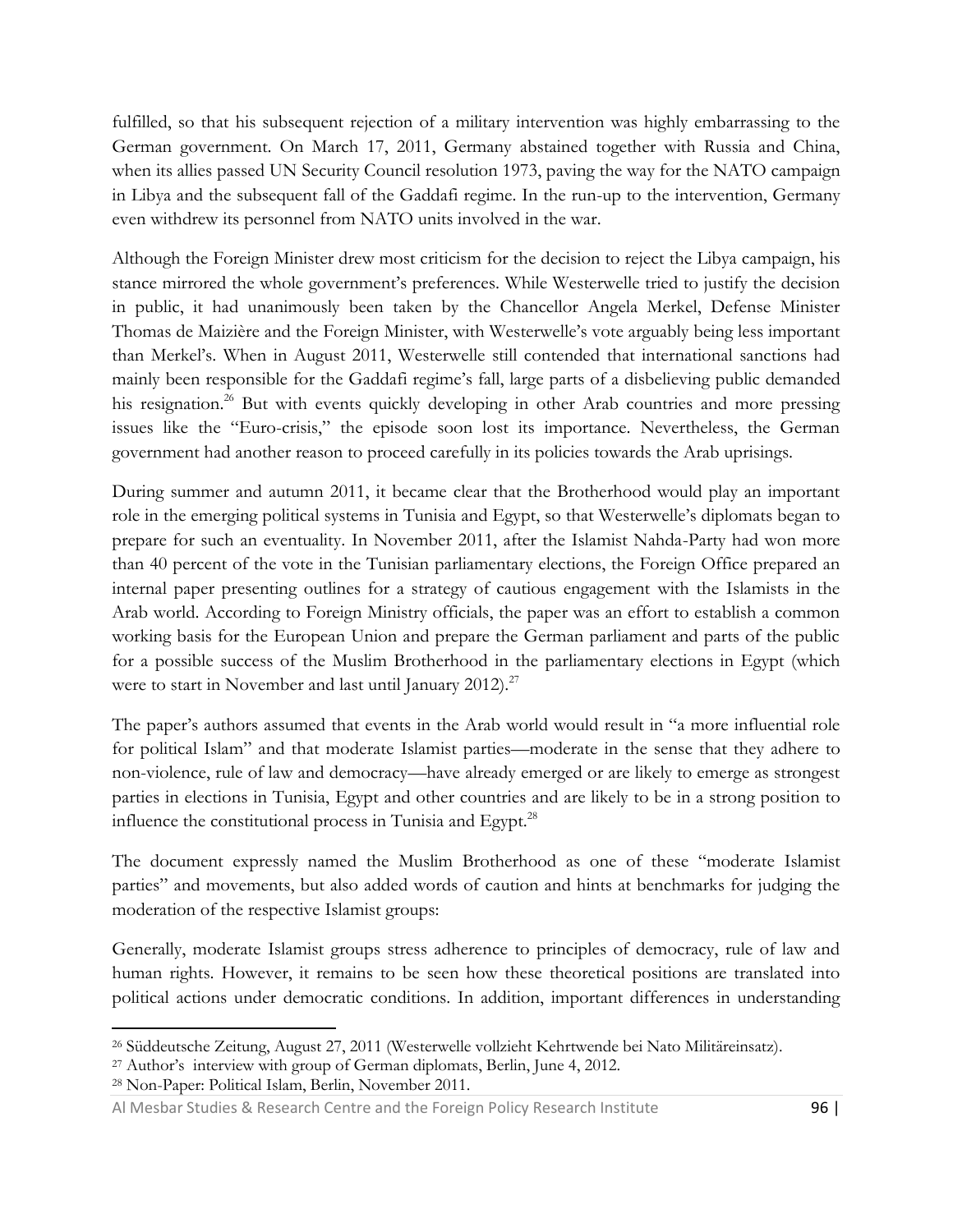(compared to Western interpretation) exist regarding the role of religion, minorities and women's rights.<sup>29</sup>

The most expressly formulated reservation concerns the Muslim Brotherhood's relations towards Israel:

Even moderates express strong anti-Israeli rhetoric and positions and they are likely to exploit public opinion in elections. At the same time, moderate Islamist and MB affiliated groups take a rather soft stance at the moment and have publicly subscribed to the importance of regional stability and the respect of international treaties.<sup>30</sup>

Based on these assumptions, the paper goes on to formulate guidelines for dealing with Islamist actors, the most important being that the European Union should be ready for a dialogue with the fore-mentioned moderate Islamists:

As moderate Islamist groups will be important political actors we should be ready for dialogue with these groups. While not disregarding ideological differences we need to be in a position to engage in discussions about concrete political, economic and social issues.<sup>31</sup>

According to the document, the embassies should be tasked "to intensify contacts with moderate Islamist parties." Then it defines important qualifications:

To identify groups that qualify for dialogue, we need to apply criteria, such as: adherence to the principles of democracy, rule of law, plurality and human rights, rejection of political violence, respect of international obligations and treaties, a constructive approach to regional issues in the Middle East. With regard to Israel, the two-state-solution and the Arab Peace Initiative we should articulate clear expectations.<sup>32</sup>

The message of the paper was clear: Germany would cooperate with the Nahda-Party in Tunisia and the Muslim Brotherhood in Egypt, but it would not accept the rule of Hamas in the Palestinian territories even if it won elections again. Quite surprisingly for some of the authors, there was little resistance to the proposals. This held true for the European Union, where France had been reluctant to agree to an engagement of the Islamists up to that point, but also for the German parliament. When the Foreign Office's commissioner for the Middle East presented the gist of the paper in a session of the Foreign Affairs committee in the Bundestag, even conservative parliamentarians offered no resistance. Meanwhile, the paper had been given to some journalists, who reported about

<sup>29</sup> Ibid.

<sup>30</sup> Ibid.

<sup>31</sup> Non-Paper: Political Islam, Berlin, November 2011.

<sup>32</sup> Ibid.

Al Mesbar Studies & Research Centre and the Foreign Policy Research Institute 97 |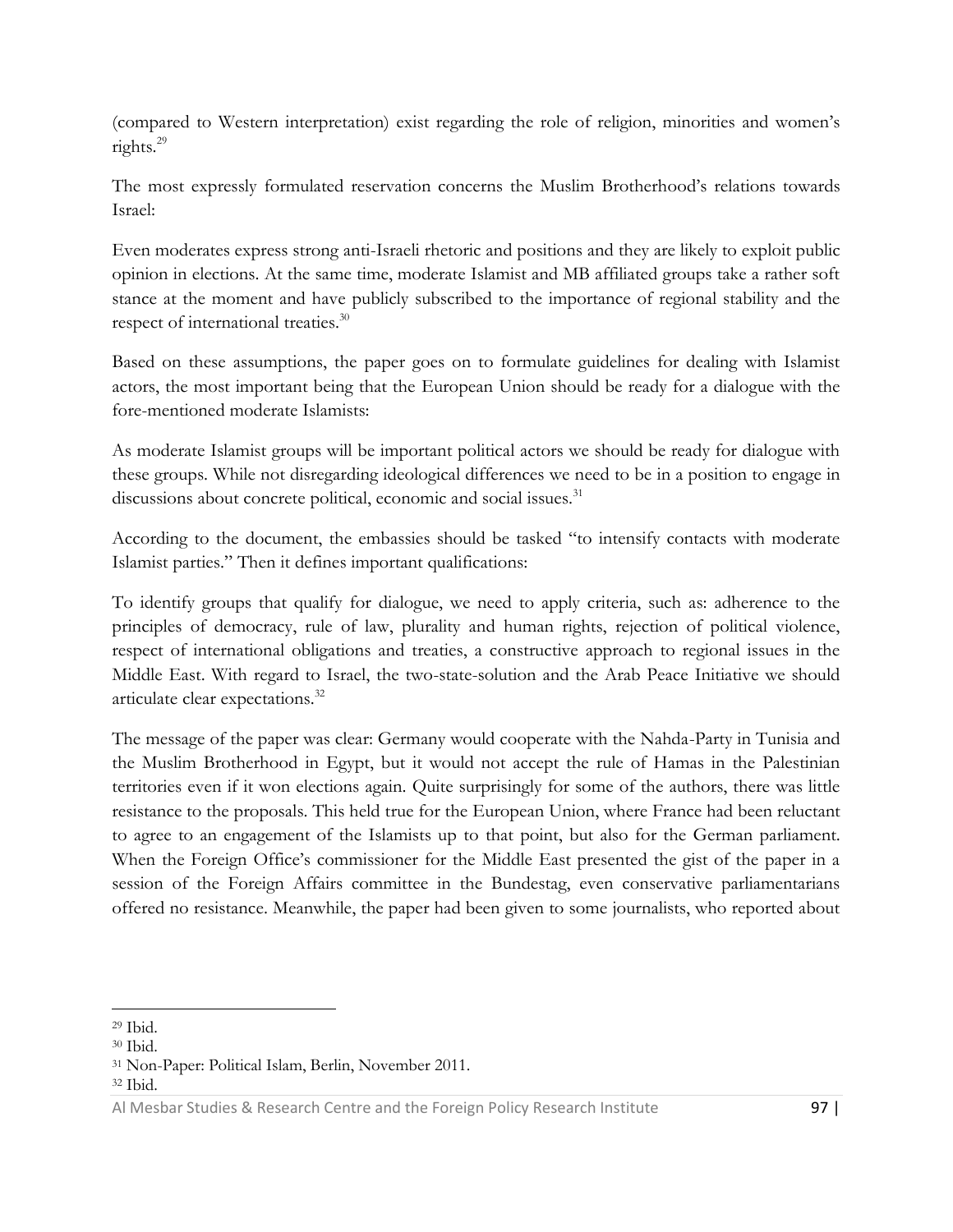the new engagement policy without causing any public stir, effectively showing that the debate had ended before it had really started.<sup>33</sup>

### *Implementation of a New Policy*

Part of the reason why the November 2011 strategy paper provoked little resistance was that it was cautiously worded and formulated several conditions for cooperation, which—according to diplomats—were designed to reduce possible resistance against the engagement of the Islamists. Some officials argue that the paper had become obsolete after the election victory of the Muslim Brotherhood in Egypt, because "it does not make sense to formulate benchmarks when the Islamists are already in power."<sup>34</sup> Nevertheless, from November 2011, the paper's content informed the official German policy regarding the Brotherhood.

In parallel, the Foreign Office and Westerwelle began to promote a cautious engagement of the Muslim Brotherhood in North Africa, beginning with the Minister's confirmation in November 2011 that Germany had indeed established contacts with the Muslim Brotherhood. Westerwelle explicitly mentioned the Turkish AKP of Prime Minister Erdogan as a possible model for Islamists in the Arab world. Yet, he defined "red lines" for all political forces in the Arab world aiming at building relations with the Europeans, namely "to abstain from violence, and to profess democracy, the rule of law, pluralism just like peace at home and abroad." He added: "Because in this regard we always have to bear the security interests of Israel in mind."<sup>35</sup> Although these ideas were crucial to a fundamental change in German policy towards the Muslim Brothers, there was no major resistance. In the following months, the government elaborated its new strategy and put some of it into practice.

Following a visit to Tunisia in January 2012, Westerwelle presented a more elaborate version of his ideas when, in an article in the conservative daily Frankfurter Allgemeine Zeitung, he argued that "Political Islam is not the same as radical Islamism." Refusing to call the Muslim brothers "Islamists" he named them "islamically-oriented forces" and highlighted the successes of "moderate-islamic parties," who had won pluralities of votes in Morocco and Tunisia. Again, he named the Turkish AKP as a role model for an Islamist party taking part in democratic political processes. Especially important in a German context, the Foreign Minister uttered his hope that "moderate Islamic forces" would establish "Muslim democrat parties," thereby drawing a parallel to the Christian democrats in Germany. Again, he referred to the red lines, and promised support for

<sup>33</sup> Report about the paper in the Süddeutsche Zeitung, November 15, 2011 (Ende der Vorbehalte.

Bundesregierung strebt Dialog mit Islamisten in Arabien an).

<sup>34</sup> Author's Interview with German diplomat, Berlin, June 4, 2012.

<sup>35</sup> Financial Times Deutschland, November 24, 2011 (FTD-Interview mit Guido Westerwelle: Deutschland hält Kontakte zur Muslimbruderschaft).

Al Mesbar Studies & Research Centre and the Foreign Policy Research Institute 98 |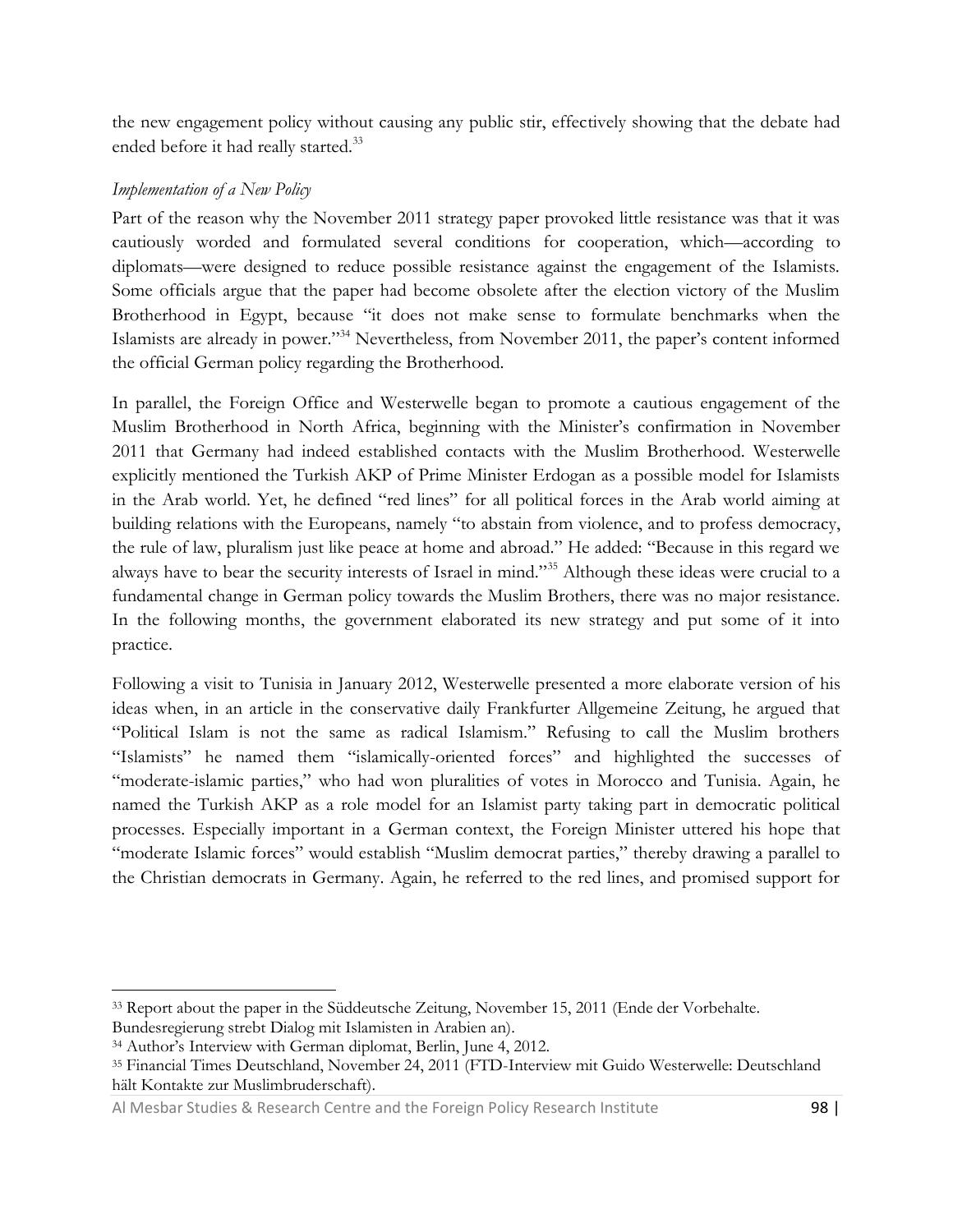all those who professed democracy and the rule of law, a pluralistic society, religious tolerance and peace at home and abroad.<sup>36</sup>

In the following months, the German government focused its efforts on Tunisia. During his visit to the country in January 2012, Westerwelle said that the country had the potential to become "the model country for change in the region."<sup>37</sup> The German government promised support and upgraded its relationship with Tunisia, especially after the Tunisian Prime Minister Hamadi Jebali—a member of the Nahda-Party—visited Berlin in March 2012. At the meeting between Merkel and Jebali in Berlin in that same month both agreed to intensified "governmental cooperation" (Regierungszusammenarbeit) between Tunis and Berlin. Notably, Tunisia is the only Arab country to date with which Germany has agreed upon a "transformation dialogue" involving regular consultations between the two governments on different levels and several joint projects.<sup>38</sup> Although it remains to be seen what the practical outcome of this exercise will be, it is striking that Germany agreed to start the experiment with a country governed by Islamists of the Nahda-Party. With the other "transformation states," German policy remained more cautious. This held especially true with regard to Egypt, where the German government established contacts with the Muslim Brotherhood just as other political players did. The same held true for Syria, where Germany built contacts to most strands of the opposition in exile, including representatives of the Syrian Muslim Brotherhood, without giving any support to the Islamists.

#### **4. No Engagement Strategy Yet**

 $\overline{\phantom{a}}$ 

Rather than following a worked-out strategy, the German government reacted to developments in the Arab world by engaging the Islamists only when it became clear, in late 2011, that they would play a major role in the new political systems in North Africa. In fact, Germany did not prepare for cooperation with the Muslim Brotherhood and similar Islamist actors in those parts of the region where governments had not (or not then) come under pressure by protest movements. Saudi Arabia and its allies, the small Gulf countries, were still regarded as stability factors in a rapidly changing environment. This became most obvious when news broke in July 2011 that the German government approved the sale of some 270 Leopard 2A7+ battle tanks to Saudi Arabia.<sup>39</sup> The chancellor's office appears to have made this decision, giving it special importance in analyzing German Middle East Policy. Significantly, Merkel (like her predecessor) increasingly assumes responsibility concerning those topics of German Middle East policies which are considered to be of vital importance to Germany, namely the Israeli-Palestinian conflict, relations to Iran and (since 2003) the Arab Gulf countries. Events in the rest of the Arab world are being dealt with in the Foreign Ministry and the chancellor's office only intervenes if it discovers a special interest in a certain issue. The conclusion might then be that while cooperating with Saudi Arabia is an important

<sup>36</sup> Guido Westerwelle: Politischer Islam und Demokratie, in: Frankfurter Allgemeine Zeitung, January 13, 2012.

<sup>37</sup> Quoted after: Süddeutsche Zeitung, January 10, 2012 (Westerwelle im Musterland des Wandels).

<sup>38</sup> Author's interview with German diplomat, Berlin, June 15, 2012.

<sup>39</sup> Spiegel online, July 2, 2011 (Deutschland will Saudi-Arabien Kampfpanzer liefern).

Al Mesbar Studies & Research Centre and the Foreign Policy Research Institute 99 |